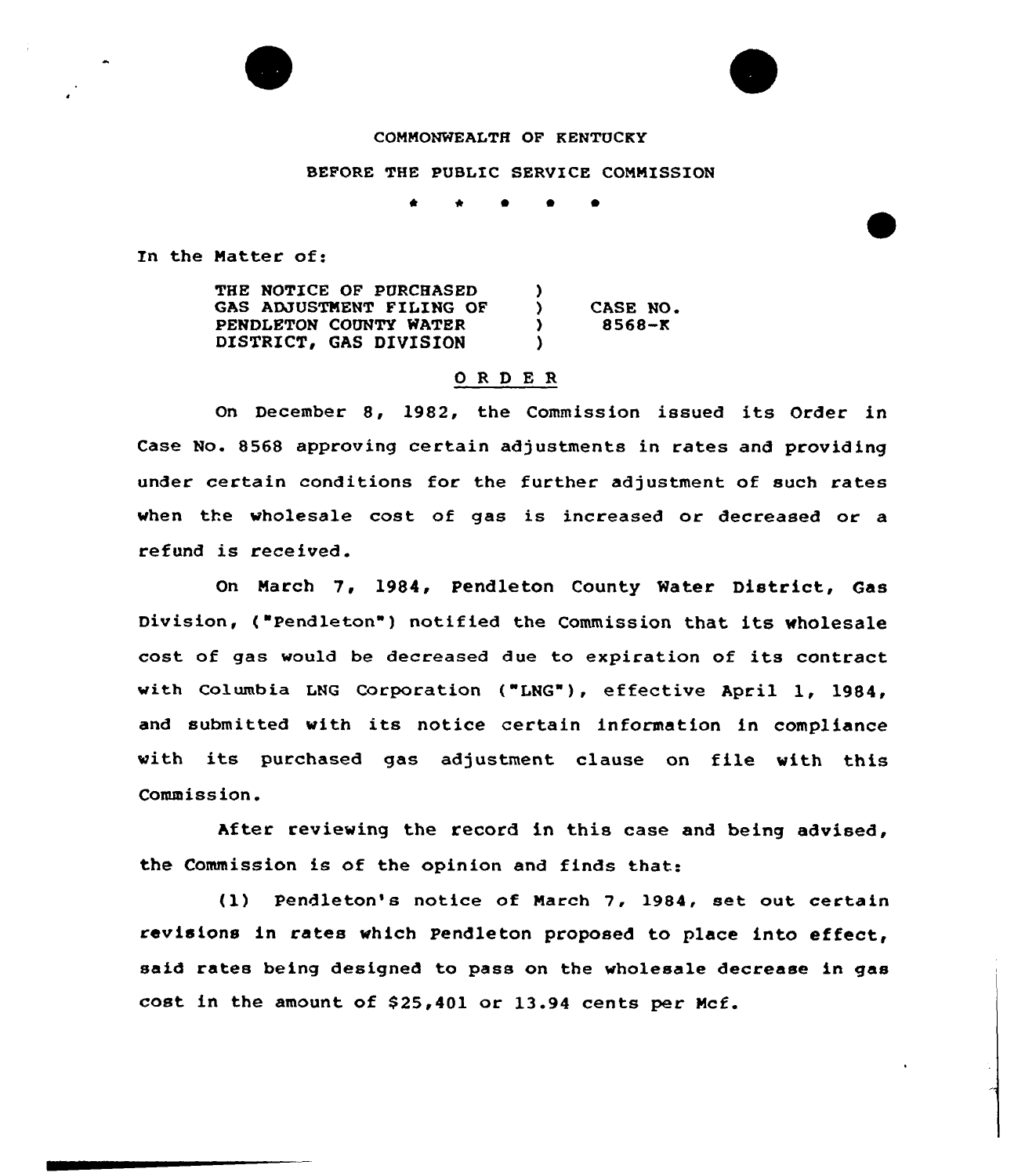(2) Effective April 1, 1984, Pendleton will no longer be under contract to purchase gas from LNG.

(3) Pendleton's adjustment in rates under the purchased gas adjustment provisions approved by the Commission in its Order in Case No. 8568 dated December 8, 1982, is fair, just and reasonable and in the public interest and should be effective with gas supplied on and after April 1, 1984.

IT IS THEREFORE ORDERED that the rates in the Appendix to this Order be and they hereby are authorized effective with gas supplied on and after April 1, 1984.

IT IS FURTHER ORDERED that within 30 days of the date of this Order Pendleton shall file with this Commission its revised tariffs setting out the rates authorized herein.

Done at Frankfort, Kentucky, this 30th day of March, 1984. PUBLIC SERVICE COMMISSION

Chairman

**Commiss** 

ATTEST:

**Secretary**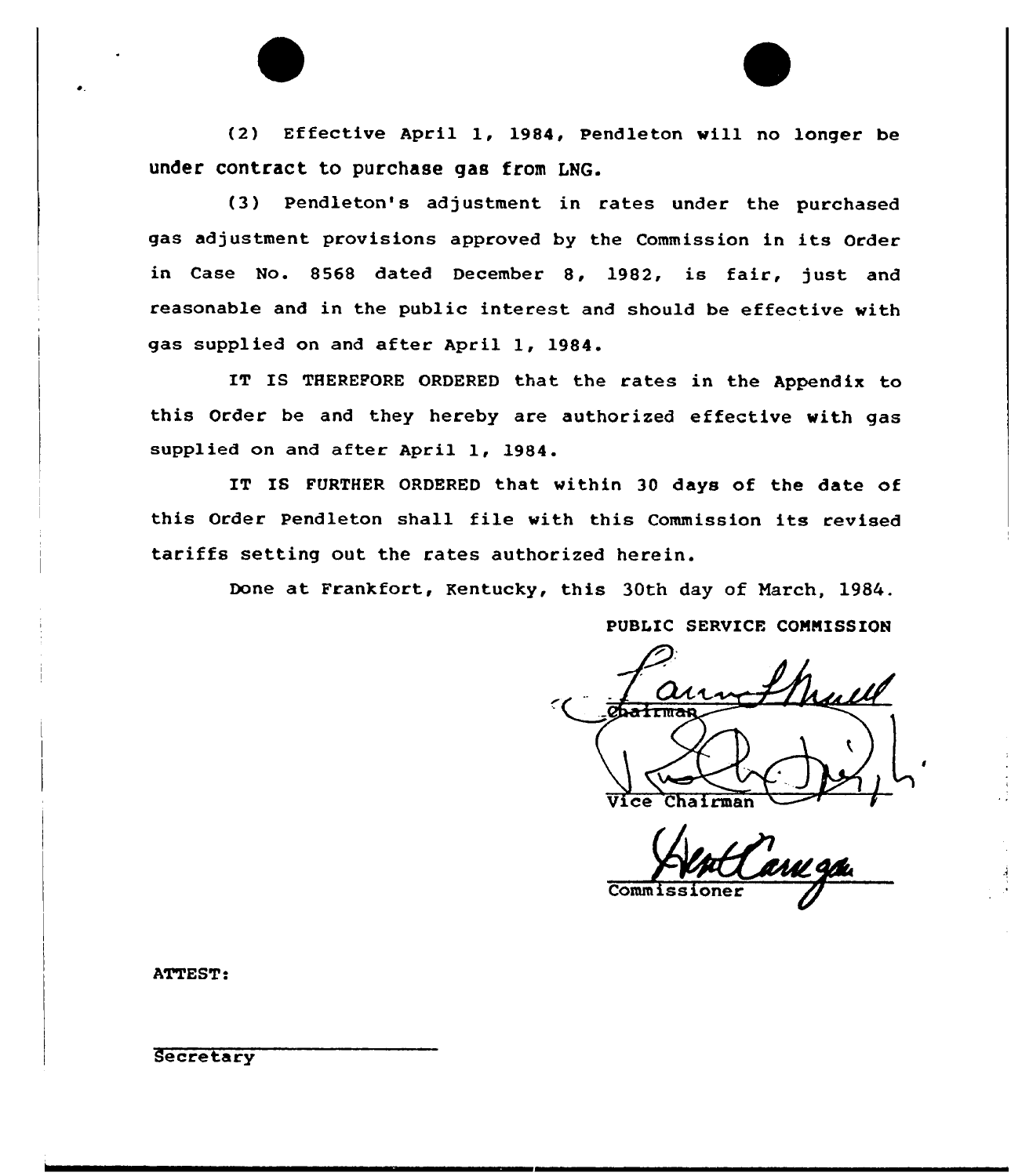### APPENDIX A

## APPENDIX TO AN ORDER OF THE PUBLIC SERVICE COMMISSION IN CASE NO» 8568-K DATED 3/30/84

The following rates are prescribed for the customers served by Pendleton County Water District, Gas Division. All other rates and charges not specifically mentioned herein shall remain the same as those in effect under the authority of the Commission prior to the date of this Order.

RATES: Monthly

# Rates per Unit

Residential:

والمتواجد والمتحام والمتحدث والمتابع والمتحدث والمتحدث والمتحدث والمتحدث

| 0 - 1 Mcf (Minimum Charge)<br>$1 - 2$ Mcf<br>$2 - 6$ Mcf<br>Over 6 Mcf                                                     | \$6.34 Per Month<br>$5.749$ Per Mcf<br>5.496 Per Mcf<br>5.446 Per Mcf                                       |
|----------------------------------------------------------------------------------------------------------------------------|-------------------------------------------------------------------------------------------------------------|
| Commercial:                                                                                                                |                                                                                                             |
| $0 - 1$ Mcf (Minimum Charge)<br>$\mathbf{1}$<br>- 20 Mcf<br>$20 - 30$ Mcf<br>$30 - 40$ Mcf<br>$40 - 50$ Mcf<br>Over 50 Mcf | \$6.89 Per Month<br>$5.446$ Per Mcf<br>5.396 Per Mcf<br>5.346 Per Mcf<br>$5.296$ Per Mcf<br>$5.246$ Per Mcf |
| SMALL INDUSTRIAL:                                                                                                          |                                                                                                             |
| All Mcf                                                                                                                    | $$5.205$ Per Mcf                                                                                            |
| SPECIAL CONTRACTS:                                                                                                         |                                                                                                             |
| Interruptible Service:                                                                                                     |                                                                                                             |
| Griffin Industries, Inc.,                                                                                                  | \$4.736 Per Mcf                                                                                             |
| Firm Gas Service:                                                                                                          |                                                                                                             |
| MAGO Construction Co., Inc.,                                                                                               | <b>S4.949 Per Mcf</b>                                                                                       |